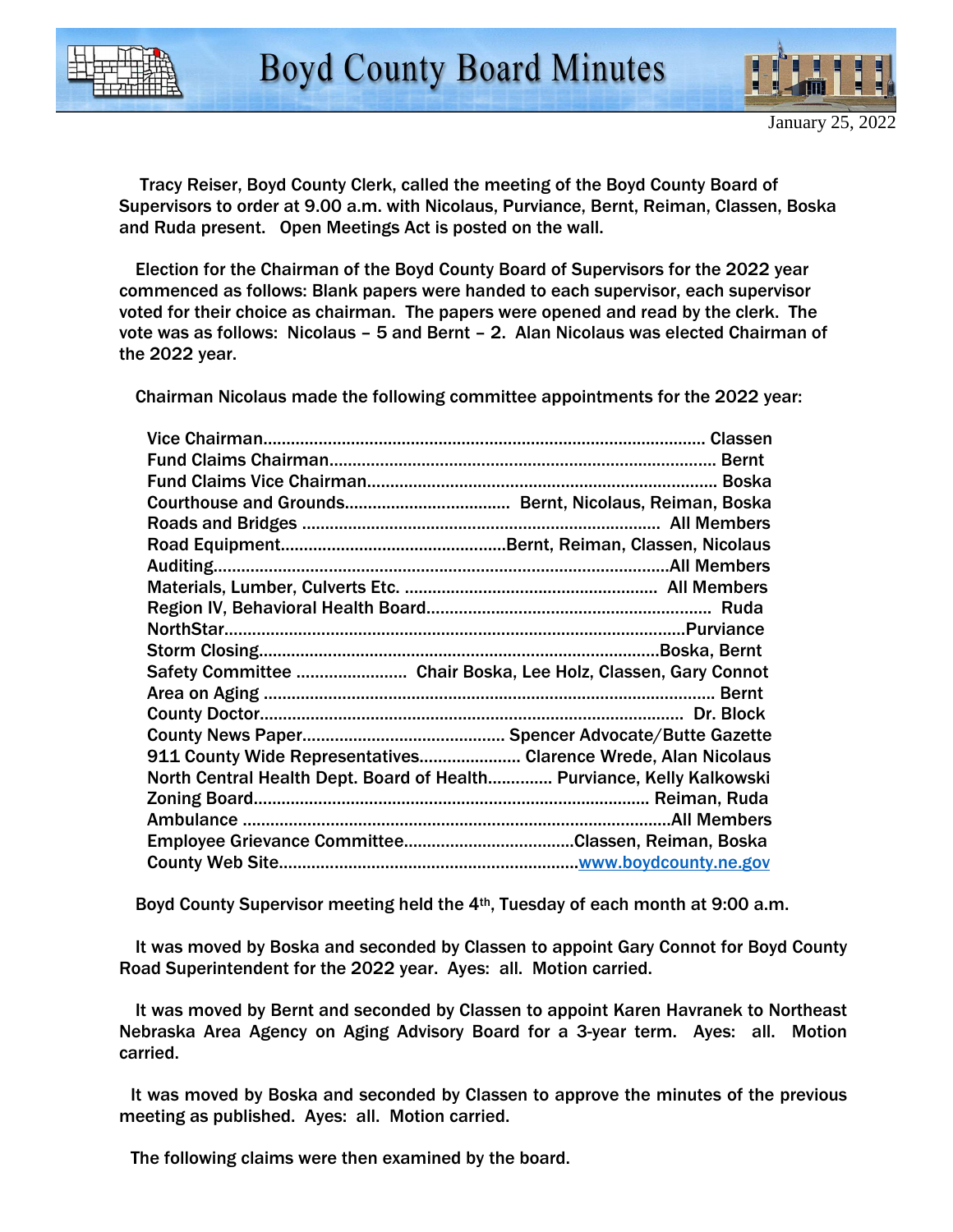

January 25, 2022

I

9

l

i

## GENERAL FUND

| <b>Total General Fund salaries</b>                | 56274.54 |
|---------------------------------------------------|----------|
| A&M Enterprise, shf supplies                      | 11.00    |
| <b>Ameritas Life, retirement</b>                  | 4233.46  |
| Appeara, services                                 | 324.82   |
| <b>Applied Concepts Inc, shf exp</b>              | 82.00    |
| <b>Applied Connective Technologies, cthouse</b>   | 52.50    |
| <b>AT&amp;T Mobility, shf exp</b>                 | 885.62   |
| Audiss, Wilma, prior service                      | 14.00    |
| <b>Bartak Glass, cthouse repairs</b>              | 605.00   |
| Berggren Architects, cthouse                      | 1250.00  |
| Bernt, Donna, mileage                             | 45.92    |
| <b>Blue360 Media LLC, shf supplies</b>            | 174.59   |
| <b>Boyd County Clerk, postage</b>                 | 121.09   |
| <b>Butte Farm Supply, cthouse fuel</b>            | 3092.76  |
| Butte Implement Co Inc, shf supplies              | 124.66   |
| <b>Cardmember Service, shf exp</b>                | 4572.58  |
| Civil Air Patrol Magazine, shf exp                | 50.00    |
| DAS State Accounting, as 400 use                  | 196.28   |
| Delta Dental,                                     | 677.44   |
| <b>Galyen Boettcher Baier, atty fees</b>          | 325.00   |
| <b>Great American Financial Services, shf exp</b> | 129.00   |
| Hipke Welding, shf exp                            | 221.03   |
| <b>Holt County Treasurer, vet salary</b>          | 1275.00  |
| <b>Holt County Treasurer, probation costs</b>     | 494.06   |
| IRS, co share oasi                                | 4305.01  |
| Microfilm Imaging Systems Inc, microfilming       | 58.00    |
| Mid-state Organized Crime Info, shf exp           | 100.00   |
| Mips Inc, AS400                                   | 1871.92  |
| <b>NAPA Auto Parts, shf</b>                       | 27.90    |
| <b>National Sheriff Assoc, dues</b>               | 68.00    |
| <b>NE Assoc of Co Clerk, dues</b>                 | 75.00    |
| <b>NE Assoc of Co Assessors, dues</b>             | 60.00    |
| NACO, shf exp                                     | 150.00   |
| <b>NHHS, services</b>                             | 93.00    |
| NPPD, electricity                                 | 324.66   |
| Nebraska Weed Control, registration               | 145.00   |
| Netcom Inc, 911 exp                               | 390.00   |
| NNTC, phone                                       | 592.62   |
| O'Neill Shopper, shf exp                          | 45.00    |
| Office Depot, clerk & as'r exp                    | 163.71   |
| Office Products Center, copier exp & supplies     | 371.30   |
| One Office Solution, shf exp                      | 82.99    |
| PrecisionIT, shf exp                              | 156.50   |
| Purviance, Leslie, mileage                        | 613.76   |
| Rasmussen Land & Surveying, Ilc                   | 4446.58  |
| <b>Region IV Inc, services</b>                    | 1118.00  |
| Schuman, Carl, prior service                      | 10.00    |
| Seven Springs Inc, water                          | 53.00    |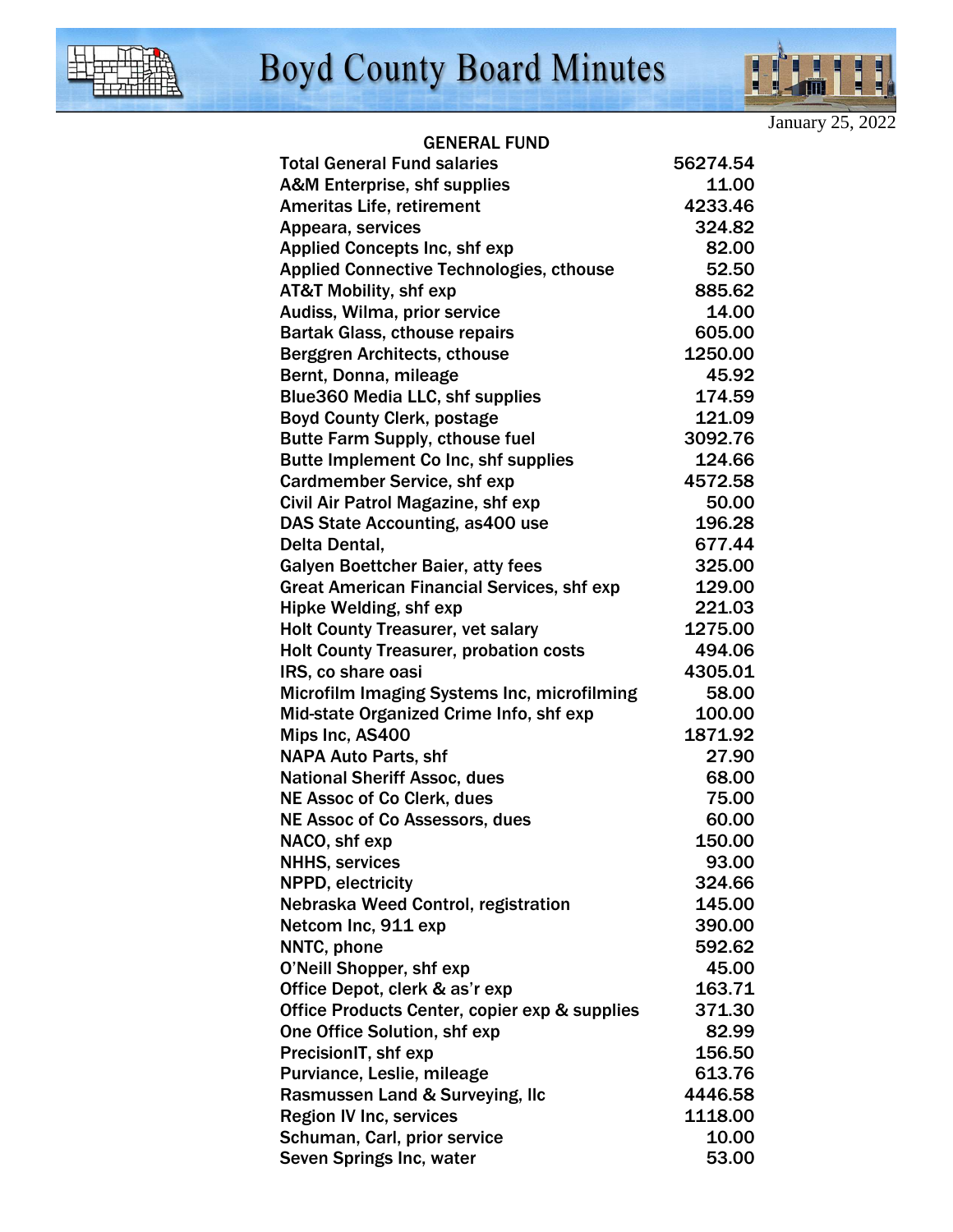

## **Boyd County Board Minutes**



|                                                  |                   |                         | January 25, 2022 |
|--------------------------------------------------|-------------------|-------------------------|------------------|
| <b>Six Star Sanitation LLC, fuel</b>             |                   | 120.00                  |                  |
| Special T's & More, shf exp                      |                   | 26.00                   |                  |
| <b>Spencer Advocate/Butte Gazette</b>            |                   | 315.64                  |                  |
| Stenka, Ken                                      |                   | 36.27                   |                  |
| Town & Country Auto Body, shf exp                |                   | 250.00                  |                  |
| <b>Village of Butte, water</b>                   |                   | 72.43                   |                  |
| <b>Vision Service Plan</b>                       |                   | 213.52                  |                  |
| Wm Krotter Co, shf & cthouse exp                 |                   | 269.52                  |                  |
| 63 Co General Store, shf supplies                |                   | 75.22                   |                  |
| <b>Total General Fund</b>                        |                   | 91807.90                |                  |
|                                                  | <b>ROAD FUND</b>  |                         |                  |
|                                                  | <b>ROAD1</b>      |                         |                  |
| Hull, Greg                                       |                   | 1620.00                 |                  |
| Napa Auto Parts, repairs                         |                   | 50.64                   |                  |
| NPPD, electricity                                |                   | 46.15                   |                  |
| Ponca Valley Oil Co, fuel                        |                   | 1363.03                 |                  |
| Purviance, Leslie, mach hire                     |                   | 1702.50                 |                  |
| <b>Wilson Welding, repairs</b>                   |                   | <u>573.00</u>           |                  |
| <b>Total Road 1</b>                              |                   | 5355.32                 |                  |
|                                                  | <b>ROAD2</b>      |                         |                  |
| Spencer, William, labor                          |                   | 648.00                  |                  |
| Ponca Valley Oil Co, fuel                        |                   | 599.64                  |                  |
| <b>Total Road 2</b>                              |                   | 1247.64                 |                  |
|                                                  | ROAD <sub>3</sub> |                         |                  |
| Classen, Steve, labor                            |                   | 864.85                  |                  |
| <b>Bernt Trucking, gravel</b>                    |                   | 1122.00                 |                  |
| <b>Butte Farm Supply, fuel</b>                   |                   | 1717.08                 |                  |
| <b>Total Road 3</b>                              |                   | 3703.93                 |                  |
|                                                  | ROAD4             |                         |                  |
| <b>Bernt Trucking, gravel</b>                    |                   | 816.00                  |                  |
| <b>Butte Implement, repairs</b>                  |                   | 149.08                  |                  |
| NPPD, electricity                                |                   | <u> 112.06</u>          |                  |
| <b>Total Road 4</b>                              |                   | 1077.14                 |                  |
|                                                  | ROAD5             |                         |                  |
| Nicolaus, Alan, labor                            |                   | 1098.00                 |                  |
| A&M Enterprise, mach hire                        |                   | 360.00                  |                  |
| <b>Butte Farm Supply, fuel</b>                   |                   | 937.60                  |                  |
| <b>Butte Implement, repairs</b>                  |                   | 195.53                  |                  |
| Nicolaus, Alan, mach hire<br><b>Total Road 5</b> |                   | 225.00<br>2816.13       |                  |
|                                                  | ROAD6             |                         |                  |
| Nelson, Chance, labor                            |                   | 3933.00                 |                  |
| <b>Short Stop, fuel</b>                          |                   | 87.70                   |                  |
| <b>Village of Butte</b>                          |                   |                         |                  |
| <b>Total Road 6</b>                              |                   | <u>32.20</u><br>4052.90 |                  |
|                                                  | ROAD7             |                         |                  |
| Holmberg, Clayton, labor                         |                   | 558.00                  |                  |
| <b>Butte Farm Supply, fuel</b>                   |                   | 1356.80                 |                  |
|                                                  |                   |                         |                  |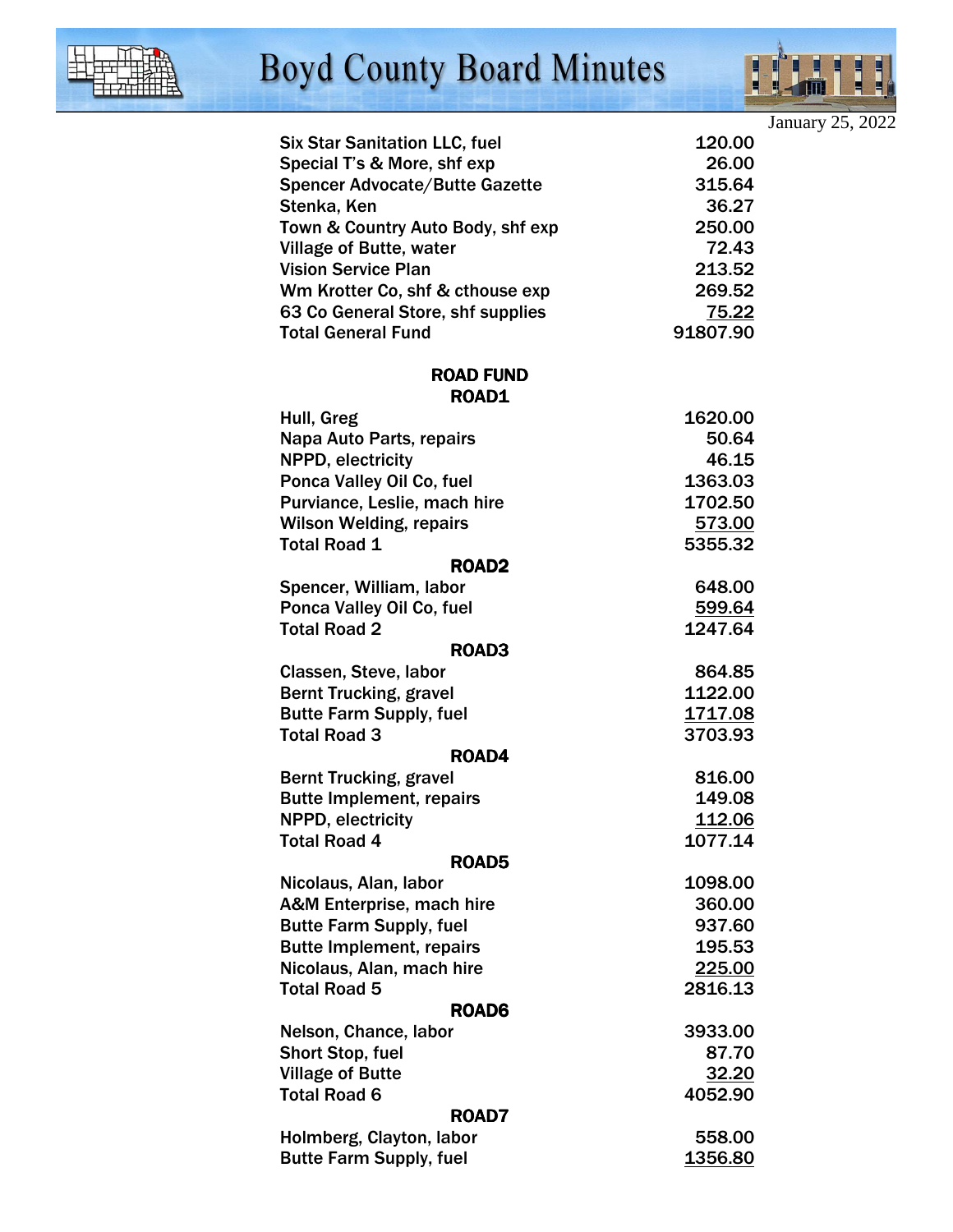

## **Boyd County Board Minutes**



|                                               |                 | January 25, 2022 |
|-----------------------------------------------|-----------------|------------------|
| <b>Total Road 7</b>                           | <u> 1914.80</u> |                  |
| <b>Total Road Fund</b>                        | 20167.86        |                  |
| <b>BRIDGE FUND</b>                            |                 |                  |
| <b>Total Bridge Labor</b>                     | 6948.62         |                  |
| A&M Enterprise, mach hire                     | 360.00          |                  |
| <b>AT&amp;T Mobility, phone</b>               | 193.56          |                  |
| <b>B&amp;R Tires &amp; More, tires</b>        | 961.84          |                  |
| <b>Butte Farm Supply, fuel</b>                | 505.28          |                  |
| <b>Butte Implement, repairs</b>               | 125.70          |                  |
| IRS, Co share oasi                            | 1198.81         |                  |
| Lechtenberg Gravel, cable                     | 55.00           |                  |
| Napa Auto Parts, parts                        | 104.50          |                  |
| NMC Inc, skid steer leases                    | 11400.00        |                  |
| <b>Office Depot, office supplies</b>          | 39.98           |                  |
| Sapp Bros, DEF Fluid                          | 21.00           |                  |
| Short Stop, fuel                              | 6.06            |                  |
| Sinclair Sand & Gravel, gravel & mach hire    | 27552.75        |                  |
| <b>Spencer Advocate, publishing</b>           | 87.48           |                  |
| Wm Krotter Co, supplies                       | <u>18.98</u>    |                  |
| <b>Total Bridge Fund</b>                      | 49579.56        |                  |
| <b>PRES &amp; MOD FUND</b>                    |                 |                  |
| Mips, services                                | 91.20           |                  |
| <b>Total Pres &amp; Mod Fund</b>              | 91.20           |                  |
| <b>INHERITANCE FUND</b>                       |                 |                  |
| O'Neill Electric Motor Service, generator exp | 4268.93         |                  |
| <b>Total Inheritance Fund</b>                 | 4268.93         |                  |
| <b>AMBULANCE FUND</b>                         |                 |                  |
| Bernt, Donna, amb labor                       | 216.50          |                  |
| Bernt, R. Scott, amb labor                    | 29.72           |                  |
| <b>Butte Farm Supply, fuel</b>                | 85.88           |                  |
| Drueke, Elizabeth amb labor                   | 16.98           |                  |
| Haney, Tammy, amb labor                       | 16.98           |                  |
| Hazen, Linda, amb labor                       | 437.24          |                  |
| Hostert, Joseph, F, amb labor                 | 216.50          |                  |
| IRS, oasi co share                            | 84.43           |                  |
| Nicolaus, Scott, amb labor                    | 33.96           |                  |
| NNTC, telephone                               | 62.95           |                  |
| Pelc, Ashley, amb labor                       | 84.90           |                  |
| <b>Quick Med Claims, services</b>             | 679.92          |                  |
| Schroetlin, Cindy, amb labor                  | 33.96           |                  |
| Zink, Dorinda, amb labor                      | <u> 16.98</u>   |                  |
| <b>Total Ambulance Fund</b>                   | 2016.90         |                  |

 It was moved by Purviance and seconded by Bernt to approve the above claims subject to any unpaid personal property taxes. Ayes: all. Motion carried.

 The Clerk's, and Sheriff's monthly report for month of December 2021, the Ambulance monthly reports for month of November and December 2021 were examined by the board.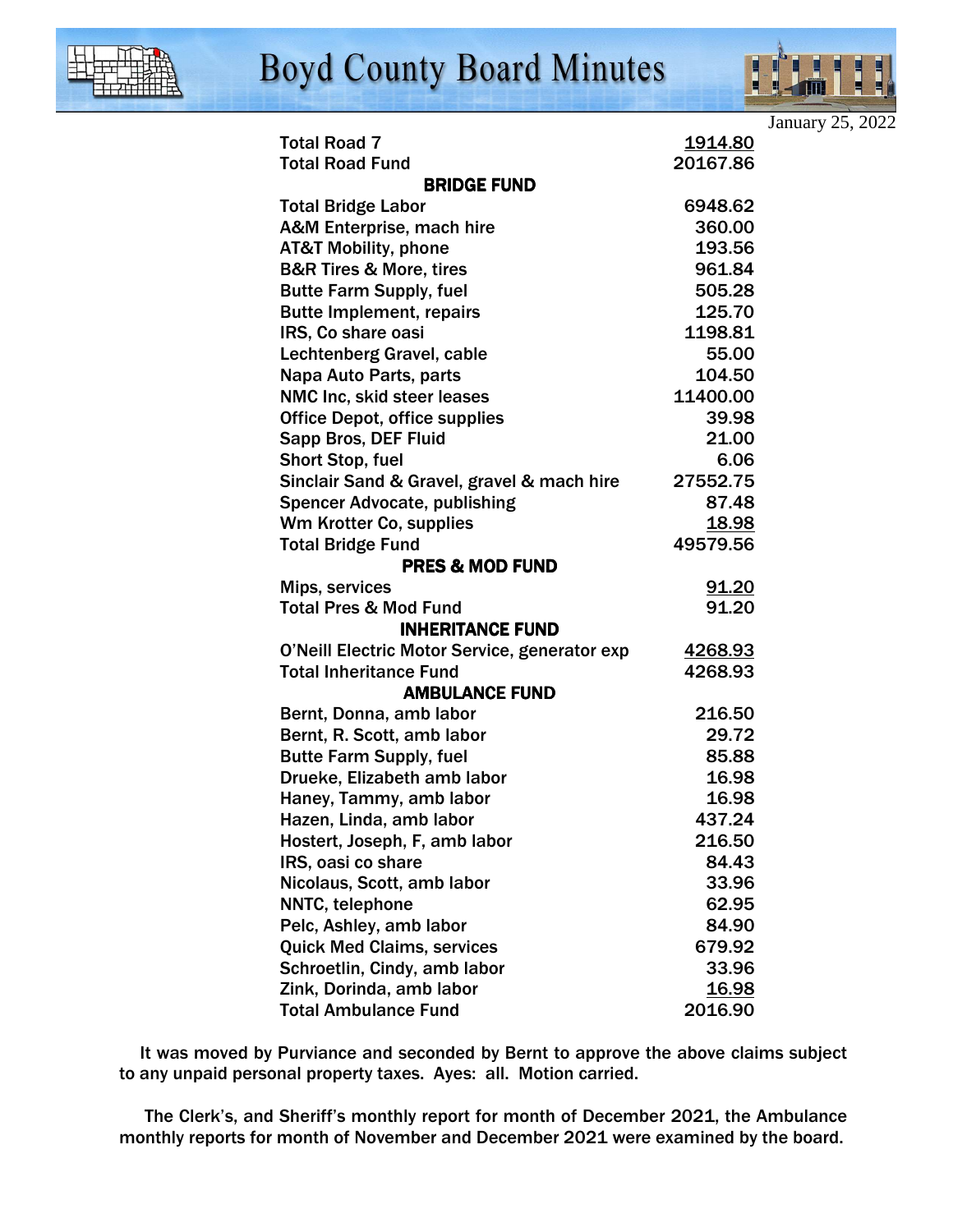

The Treasurer Semi Annual report was examined by the board.

The Sheriff and Treasurer Distress Warrant reports were examined by the board.

 Donna Bernt was present to discuss the Line of Duty Compensation Act with the board. Donna also discussed the Extension Assistance Equity Salary Increases letter the board received.

 It was moved by Boska and seconded by Classen that as per application filed with the County Board, the Nebraska State Bank, Bristow, Nebraska be designated as a depository for county funds of the County Treasurer for the year of 2022 Ayes: all. Motion carried

 It was moved by Purviance and seconded by Boska that as per application filed with the County Board, the Nebraska State Bank, Lynch, Nebraska be designated as a depository for county funds of the County Treasurer for the year of 2022 Ayes: Nicolaus, Purviance, Reiman, Classen, Boska and Bernt. Abstain: Ruda. Motion carried.

 It was moved by Classen and seconded by Ruda that as per application filed with the County Board, the Butte State Bank, Butte Nebraska designated as a depository for county funds of the County Treasurer for the year of 2022. Ayes: all. Motion carried.

 It was moved by Bernt and seconded by Classen to approve the Pledged Collateral as presented by the Butte State Bank. Ayes: all. Motion carried.

A discussion was had on ARPA funds.

Insurance schedules were examined by the board and changes made accordingly.

 Chuck Wrede was present for a discussion on fences built in the County Road Right of Way. It was moved by Classen and seconded by Bernt to authorize the County Attorney to write a letter to the land owner to move the fence within 30 days. Ayes: Bernt, Purviance, Ruda, Classen, Boska and Nicolaus. Nays: Reiman. Motion carried.

 Steve Melnick, Colonial Life, gave the board a small presentation. It was moved by Boska and seconded by Ruda to allow Steve Melnick to talk to individual county employees to sell his product at the employee's expense. The county will not supplement any funding for this. Ayes: Bernt, Purviance, Ruda, Classen, Boska and Nicolaus. Nays: Reiman. Moton carried.

 Dolly Kienke, Zoning Administrator, was present with the board. It was moved by Purviance and seconded by Ruda to appoint Kenny Heiser to a three-year term on the Boyd County Planning Commission Board. Ayes: all. Motion carried.

 It was moved by Reiman and seconded by Ruda to appoint Dawn Gehlsen to a threeyear term on the Boyd County Planning Commission Board. Ayes: Ruda, Reiman, Classen and Nicolaus. Nays: Bernt, Purviance and Boska. Motion carried.